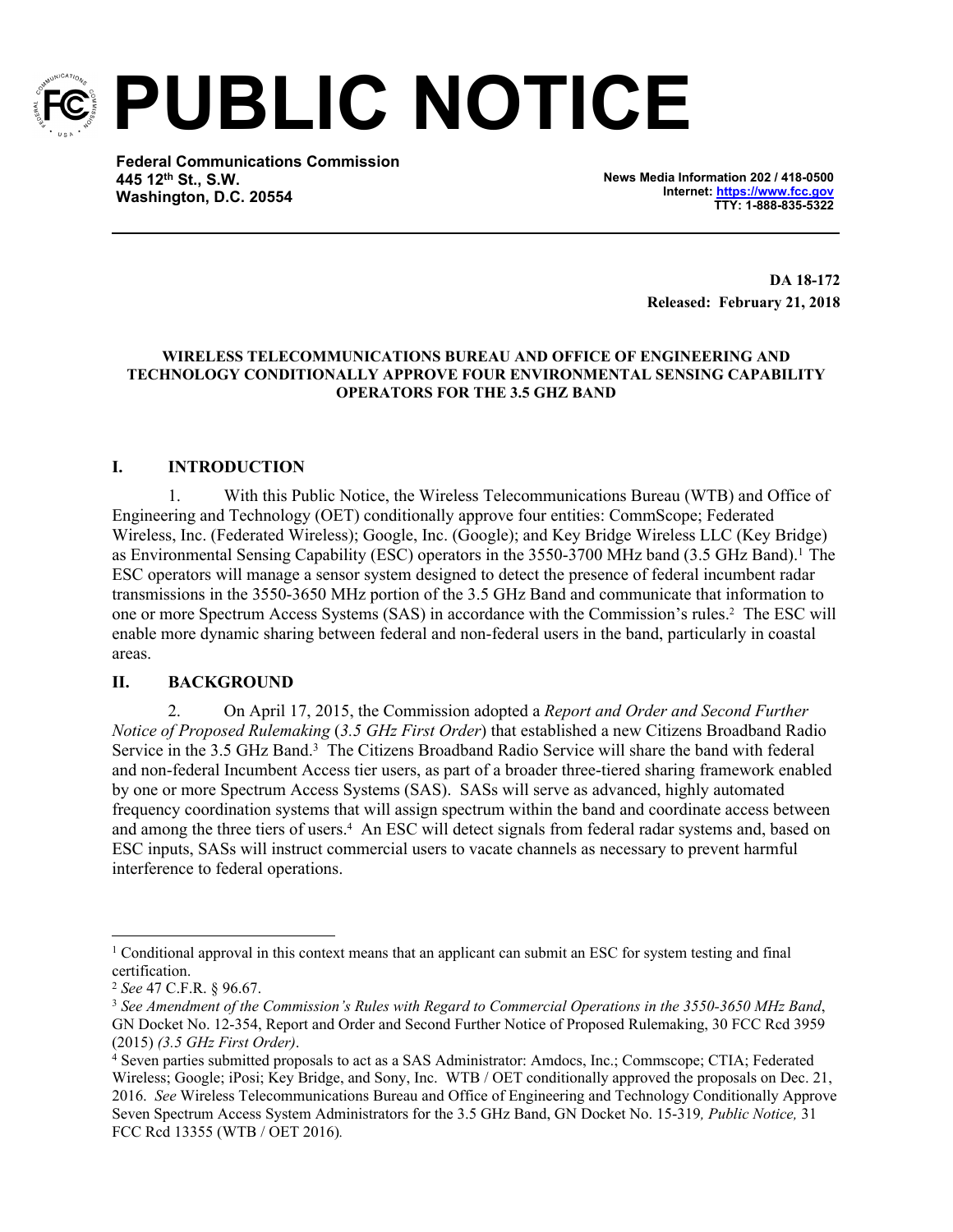3. The *3.5 GHz First Order* established that WTB and OET,<sup>5</sup> in close consultation with the Department of Defense (DoD) and the National Telecommunications and Information Administration (NTIA), would oversee the review, certification and approval of ESC systems. Consistent with the Commission's instructions, on December 16, 2015, WTB / OET released a Public Notice describing the application submission process and provided detailed guidance as to how applicants should demonstrate their ability to perform the functions of an ESC operator.<sup>6</sup> Specifically, consistent with the Commission's instructions,<sup>7</sup> the *SAS / ESC Proposal Public Notice* described a two-step review process for ESC proposals.<sup>8</sup> First, applicants are required to submit a proposal describing their SAS and / or ESC. Once that proposal is conditionally approved by WTB and OET, prospective ESC operators may submit their ESCs for testing and final certification.

4. The Public Notice requested that ESC proposals include: the scope of the functions the ESC would perform; demonstration of the prospective ESC operator's technical and financial expertise; technical diagrams showing the ESC architecture; proposed propagation and sensing methodologies; a description of security methods, including software and firmware updates; and an affirmation that the prospective ESC operator will comply with applicable rules.<sup>9</sup>

5. The "first wave" of proposals were due May 16, 2016,<sup>10</sup> and as of that date, six parties submitted proposals to act as an ESC operator: CommScope; CTIA; Federated Wireless; Google; iPosi; and Key Bridge.11 WTB and OET, in coordination with NTIA and DoD, reviewed these proposals in detail and sought feedback and additional information from applicants to supplement and update their proposals. No parties filed comments on the proposals.<sup>12</sup>

# **III. DISCUSSION**

6. Based on our review of the proposals, including additional information submitted by the applicants, WTB and OET conditionally approve the proposals of Commscope; Google Inc.; Federated Wireless; and Key Bridge to act as ESC operators,<sup>13</sup> subject to the conditions and processes described below. Through their proposals, these four entities have demonstrated their technical and financial

<sup>&</sup>lt;sup>5</sup> The Commission delegated authority to WTB / OET to oversee the ESC approval process and facilitate the testing and development of multiple ESC operators. *See 3.5 GHz First Order,* 30 FCC Rcd at 4067, 4060, paras. 369-373, 386. *See* 47 C.F.R. §§ 0.241(j), 0.331(f).

<sup>6</sup> *See Wireless Telecommunications Bureau and Office of Engineering and Technology Establish Procedure and Deadline for Filing Spectrum Access System (SAS) Administrators(s) and Environmental Sensing Capability (ESC) Operator(s) Applications,* GN Docket No. 15-319, Public Notice, 30 FCC Rcd 14170, 14174-76 (WTB / OET 2015) (*SAS / ESC Proposal Public Notice).* 

<sup>7</sup> *See 3.5 GHz First Order,* 30 FCC Rcd at 4067, paras. 371-372.

<sup>8</sup> *See SAS / ESC Proposal Public Notice, 30* FCC Rcd at 14174-77.

<sup>9</sup> *See id.* at 14173-74.

<sup>10</sup> *See Wireless Telecommunications Bureau and Office of Engineering and Technology Extend "First Wave" Filing Deadline Spectrum Access System (SAS) Administrators(s) and Environmental Sensing Capability (ESC) Operator(s) Proposals,* GN Docket No. 15-319, Public Notice, 31 FCC Rcd 3553, 14174-76 (WTB / OET 2016). <sup>11</sup> CTIA withdrew its application on November 17, 2017. *See* Letter from Paul Anuszkiewicz, Vice President, Spectrum Planning, CTIA to Marlene H. Dortch, Secretary, FCC in GN Docket No. 15-319 (filed Nov. 17, 2017). <sup>12</sup> WTB / OET released a Public Notice establishing a May 31, 2017 deadline for "second wave" SAS and / or ESC

proposals. Two parties filed proposals to act as an ESC operator, which are still under review. *See Wireless Telecommunications Bureau and Office of Engineering and Technology Establish "Second Wave" Deadline for Proposals From Prospective Spectrum Access System (SAS) Administrator(s) and Environmental Sensing (ESC) Operators(s),* Public Notice, GN Docket No. 15-319, 32 FCC Rcd 2973 (WTB / OET 2017).

<sup>&</sup>lt;sup>12</sup> See 47 CFR §§ 0.241(j), 0.1331(f) (delegating authority to WTB / OET to oversee the ESC approval process and facilitate the testing and development of multiple ESC operators).

<sup>&</sup>lt;sup>13</sup> iPosi did not fully address how it will comply with the Commission's rules and requirements, and, therefore, has not met the criteria for conditional approval at this time.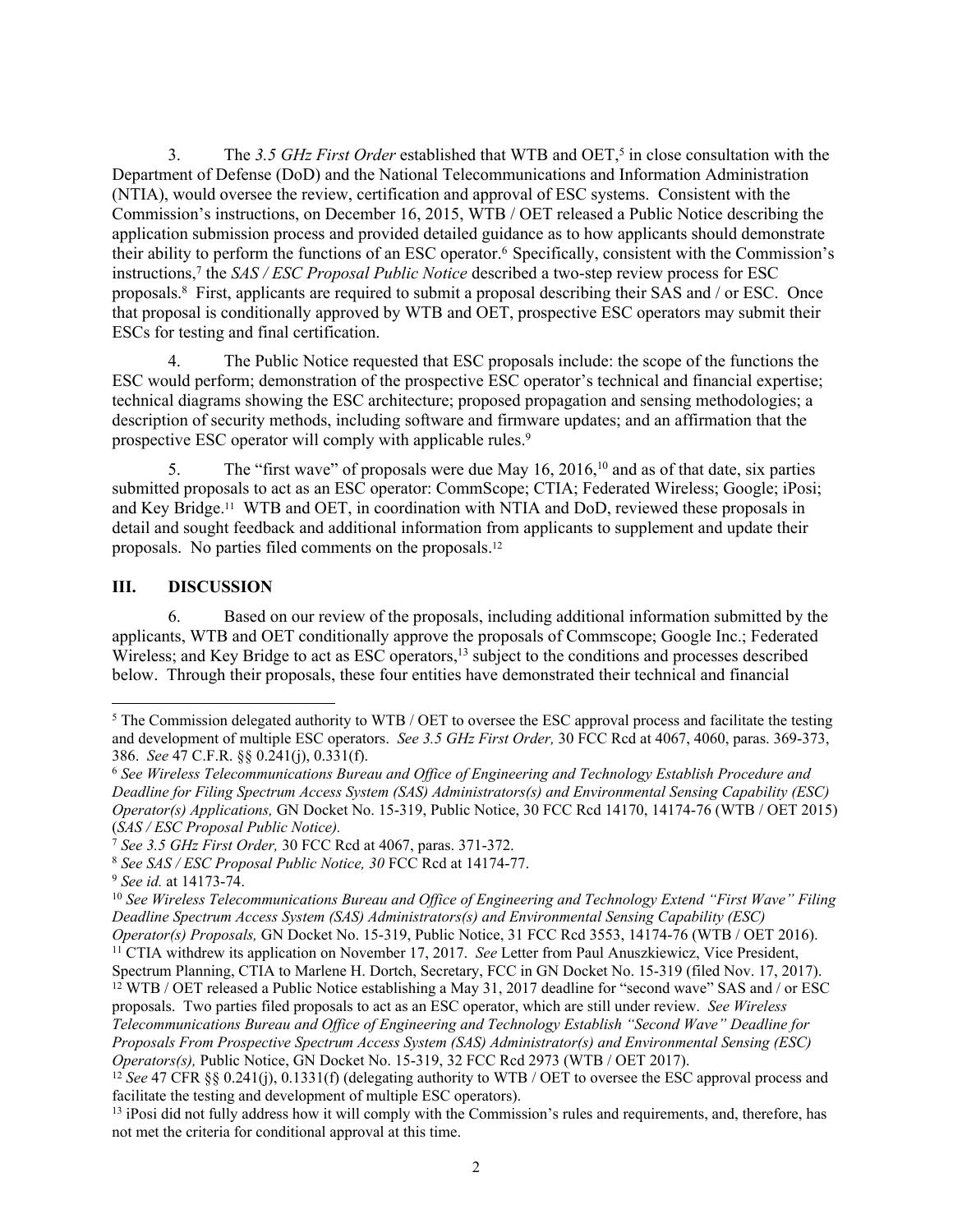capability, as required by the *SAS / ESC Proposal Public Notice*, to move on to the next phase of the approval process.Specifically, we conditionally approve each of the four applicants listed above as ESC operators in the 3.5 GHz Band subject to the following:

- Each conditionally approved ESC operator must comply with all current and future Commission rules, instructions, and procedures.
- Each conditionally approved ESC operator must comply with all instructions issued by WTB / OET consistent with Sections 0.241(j) and 0.331(f) of the Commission's rules.<sup>14</sup>
- All conditionally approved ESC operators must comply with requests for additional information from the Commission or WTB and OET.
- All conditionally approved ESC operators must comply with further guidance from NTIA and DoD, as specified by the Commission, including any addendums to the ESC test procedures report published by ITS. 15.
- All conditionally approved ESC operators must attend workshops and meetings convened by the Commission or WTB and OET. Workshop or meeting topics may include: (1) ESC development and operations; (2) ESC testing and certification procedures; and (3) other topics relevant to the ongoing development of the ESC.<sup>16</sup>
- If a conditionally approved ESC operator relies on third party or proprietary specifications or standards for its proposed ESC, these specifications or standards must be consistent with the relevant Commission rules.<sup>17.</sup> All such specifications and standards will be reviewed by WTB and OET to ensure consistency with the Commission's rules.
- As specified by the Commission, all conditionally approved ESC operators must provide external testing interfaces to enable WTB, OET, NTIA, and DoD to utilize that interface and verify that the ESC design complies with the relevant rules.
- Each conditionally approved ESC operator must declare before pre-certification / certification testing,<sup>18</sup> the maximum input power (dBm) at the antenna port to the ESC sensor: a) at which receiver saturation does not occur; and b) at which the ESC sensor may be lab tested without physical damage, i.e., burnout, occurring.<sup>19</sup>

7. We impose the above conditions to ensure that each conditionally approved applicant's ESC demonstrates compliance with Commission rules and instructions throughout all steps of the approval process. The failure of applicants to meet any of the conditions on an ongoing basis or to comply with future further guidance from the Commission could result in revocation of its conditional approval. Parties are permitted to amend their proposals at any time in GN Docket No. 15-319 and must

<sup>&</sup>lt;sup>14</sup> See 47 CFR §§ 0.241(j), 0.1331(f) (delegating authority to WTB / OET to oversee the ESC approval process and facilitate the testing and development of multiple ESC operators).

<sup>15</sup> *See infra* n.20.

<sup>&</sup>lt;sup>16</sup> The NTIA Institute for Telecommunication Sciences laboratory in Boulder CO held an ESC Testing Open House on January 11, 2018.

<sup>&</sup>lt;sup>17</sup> Each conditionally approved ESC operator states that it relies on current or future WinnForum standards as part of its proposal. To the extent that the ESC operator incorporates any revisions to existing WinnForum standards into its system, such revisions must also be consistent with Commission rules.

<sup>&</sup>lt;sup>18</sup> Prior to testing each ESC's certification testing, each applicant will bring their ESC to the ITS Boulder laboratory for up to a week (40 working hours) of pre-certification testing. Unlike certification, the pre-certification results will not be used as part of the FCC authorization process but instead will allow conditionally approved ESC operators to gain experience in the testing environment prior to final certification.

<sup>19</sup> *See e.g.,* John E. Carroll, NTIA Technical Report TR-17-525 "Non-Linear Effects of Testing High Power Radar Pulses on 3.5 GHz Low-Noise Amplifiers" (June 2017) https://www.its.bldrdoc.gov/publications/3173.aspx.